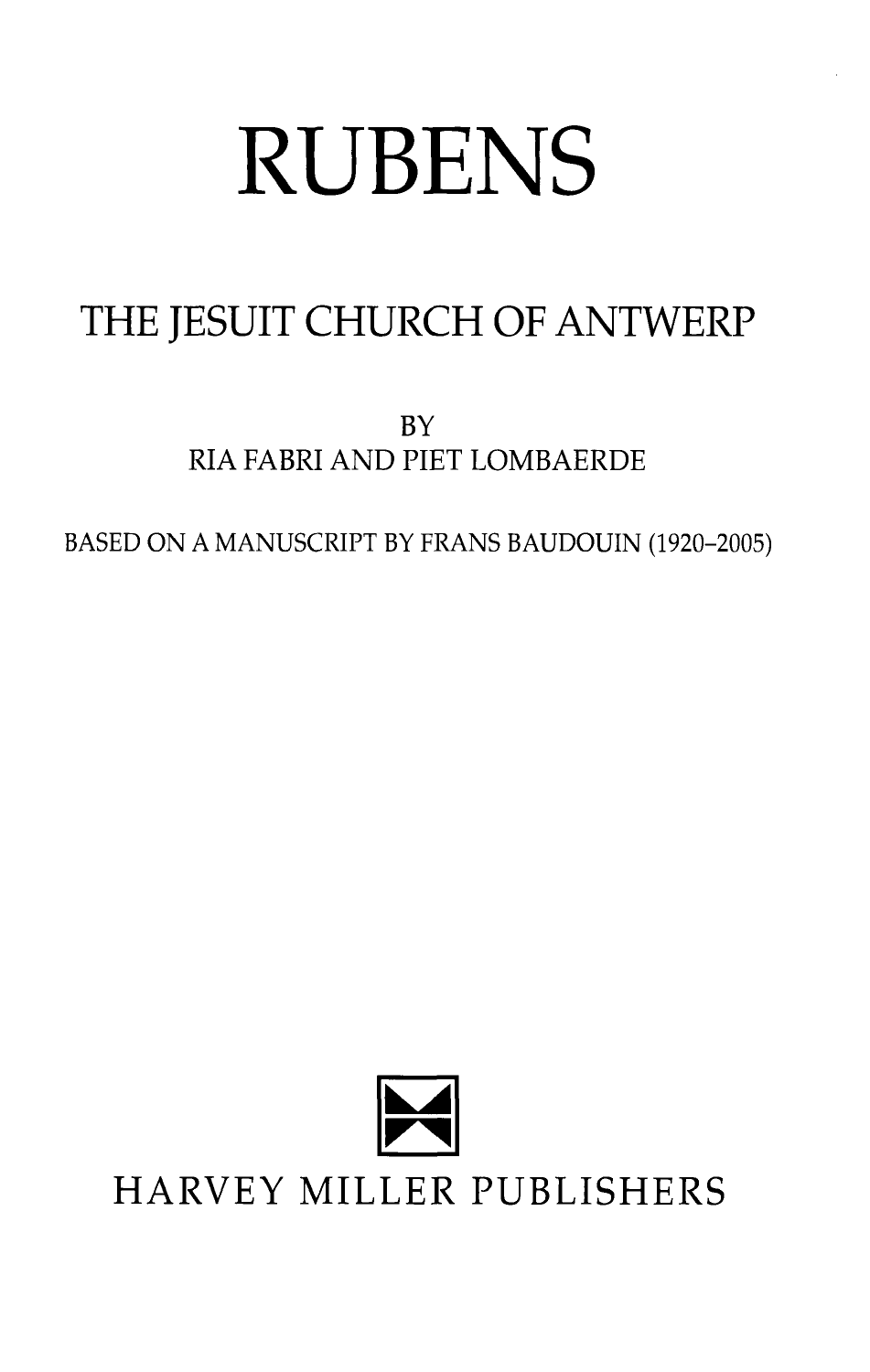## **CONTENTS**

| <b>Editors' Preface</b>                                                                               | 9   |
|-------------------------------------------------------------------------------------------------------|-----|
| Authors' Preface                                                                                      | 11  |
| Introduction: Rubens and the Jesuit Church in Antwerp                                                 | 13  |
| I. Rubens, Aguilón and Huyssens                                                                       | 14  |
| II. The Site of the Church and the Earliest Designs                                                   | 38  |
| III. Construction and Inauguration of the Church                                                      | 55. |
| IV. Rubens as Author: A Historical Overview                                                           | 64  |
| V. Rubens and the Masters behind the Sculptures of the Antwerp Jesuit Church:<br>A Status Queastionis | 99  |
| Catalogue Raisonné                                                                                    | 117 |
| Introduction                                                                                          | 117 |
| A. Exterior (Nos 1-7; Cat. U1-U9): The Façade                                                         | 118 |
| No. 1. Seraphs with Foliage                                                                           | 126 |
| No. 2. Angel Blowing a Trumpet, Facing Right                                                          | 131 |
| No. 3. Angel Blowing a Trumpet, Facing Left                                                           | 137 |
| No. 4. Cartouche with Angels                                                                          | 141 |
| Cat. U1. Bust of St Ignatius                                                                          | 146 |
| Pediment (Nos 5–6, Cat. U2–U3): Introduction                                                          | 148 |
| <b>EXCURSUS: Engravings</b>                                                                           | 150 |
| Cat. U2. The Holy Virgin and Child                                                                    | 152 |
| No. 5. Standing Angel with Lance and Nails                                                            | 156 |
| No. 6. Standing Angel with Column                                                                     | 159 |
| Cat. U3. Angel with the Cross                                                                         | 160 |
| No. 7. Caryatids Left and Right                                                                       | 161 |
| Evangelists & Peter & Paul (Cat. U4–U9): Introduction                                                 | 166 |
| Cat. U4-U9 (St Matthew, St Mark, St Luke, St John, St Peter and St Paul                               | 167 |
| B. Interior ( $Nos 8-11$ )                                                                            | 177 |
| No. 8. The High Altar                                                                                 | 177 |
| No. 9. Crowning of the High Altar                                                                     | 185 |
| No. 10. Angel (Left) with Candelabrum                                                                 | 193 |
| No. 11. Angel (Right) with Candelabrum                                                                | 198 |
| C. Lady Chapel (or Houtappel Chapel) (No. 12)                                                         | 198 |
| No. 12. Ceiling of the Lady Chapel                                                                    | 200 |